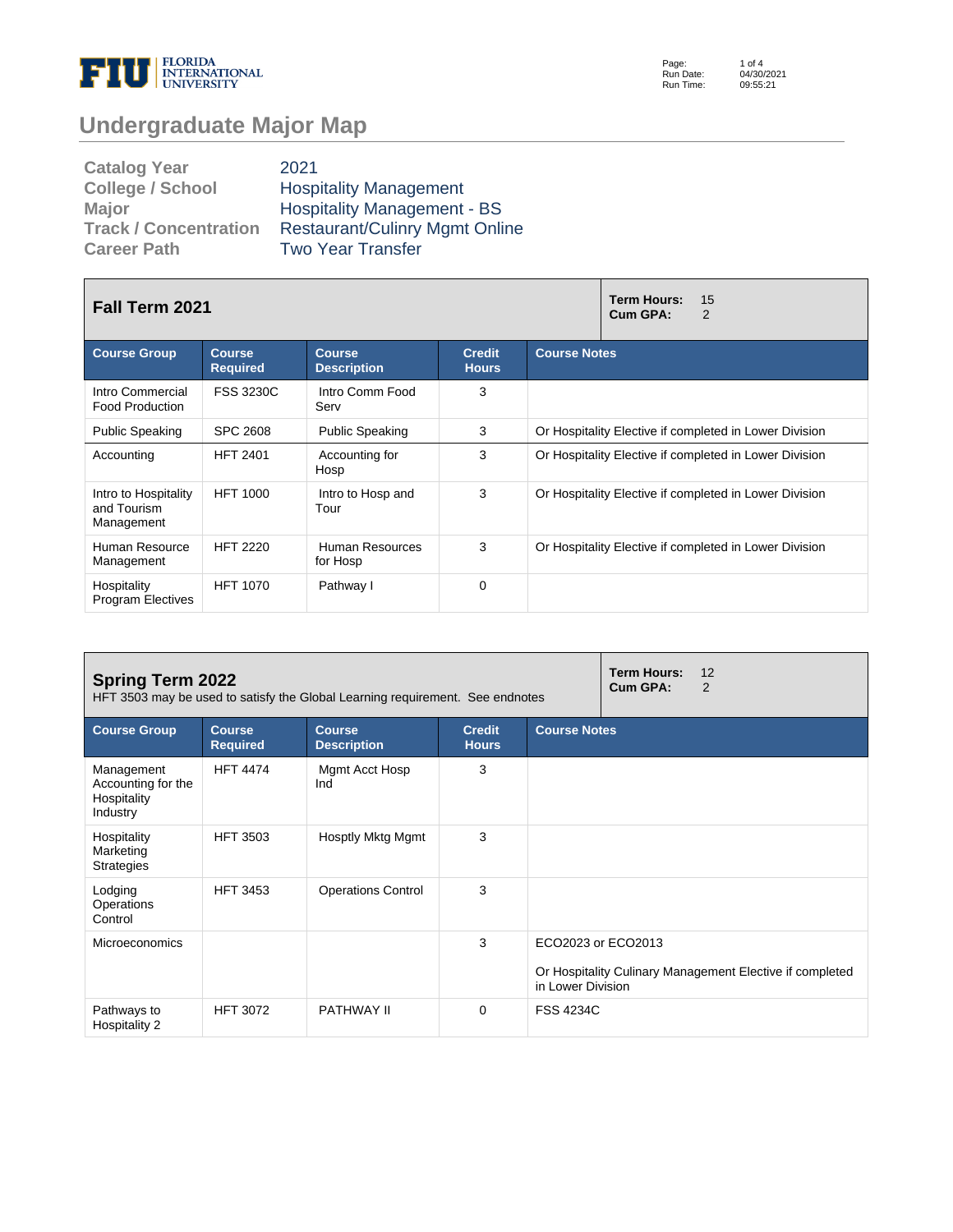

# **Undergraduate Major Map**

| <b>Summer Term 2022</b><br>Use this semester to catch up on coursework if necessary. |                                  |                                     |                               | Term Hours: 6       |  |
|--------------------------------------------------------------------------------------|----------------------------------|-------------------------------------|-------------------------------|---------------------|--|
| <b>Course Group</b>                                                                  | <b>Course</b><br><b>Required</b> | <b>Course</b><br><b>Description</b> | <b>Credit</b><br><b>Hours</b> | <b>Course Notes</b> |  |
| Law for the<br>Hospitality<br>Industry                                               | <b>HFT 3603</b>                  | <b>Hospitality Law</b>              | 3                             |                     |  |
| Advanced<br>Internship                                                               | <b>HFT 4945</b>                  | Adv Intern Hsptly                   | $\mathbf 0$                   |                     |  |
| Hospitality<br><b>Program Electives</b>                                              | <b>FSS 4106</b>                  | Purchasing/Menu<br>Plan             | 3                             |                     |  |

| Fall Term 2022                                              |                                  |                                     |                               | <b>Term Hours:</b><br><b>Cum GPA:</b> | 15<br>2.75 |  |
|-------------------------------------------------------------|----------------------------------|-------------------------------------|-------------------------------|---------------------------------------|------------|--|
| <b>Course Group</b>                                         | <b>Course</b><br><b>Required</b> | <b>Course</b><br><b>Description</b> | <b>Credit</b><br><b>Hours</b> | <b>Course Notes</b>                   |            |  |
| <b>Financial Analysis</b><br>in the Hospitality<br>Industry | <b>HFT 4464</b>                  | Fin Anal Hosp<br>Indust             | 3                             |                                       |            |  |
| Restaurant<br>Management                                    | <b>HFT 3263</b>                  | <b>Restaurant Mgmt</b>              | 3                             |                                       |            |  |
| Culinary<br>Management<br><b>Required Courses</b>           | <b>FSS 4234C</b>                 | Adv Food Prod                       | 3                             |                                       |            |  |
| Hospitality<br><b>Program Electives</b>                     | <b>HFT 4802C</b>                 | <b>Catering Mgmt</b>                | 3                             |                                       |            |  |
| Hospitality<br>Information<br>Technology                    | <b>HFT 2441</b>                  | Hospitality Info<br>Tech            | 3                             |                                       |            |  |

| <b>Spring Term 2023</b><br>HFT 4323 may be used to satisfy the Global Learning requirement. See endnotes |                                  |                                     |                               | <b>Term Hours:</b><br>Cum GPA: | 12<br>2 |  |
|----------------------------------------------------------------------------------------------------------|----------------------------------|-------------------------------------|-------------------------------|--------------------------------|---------|--|
| <b>Course Group</b>                                                                                      | <b>Course</b><br><b>Required</b> | <b>Course</b><br><b>Description</b> | <b>Credit</b><br><b>Hours</b> | <b>Course Notes</b>            |         |  |
| Senior Seminar                                                                                           | <b>HFT 4294</b>                  | Sr. Sem. Hosp.<br>Mgmt.             | 3                             |                                |         |  |
| Hospitality<br>Analytics and<br>Revenue<br>Management                                                    | <b>HFT 4413</b>                  | Hosp Analytics &<br>Rev Mgt         | 3                             |                                |         |  |
| Culinary<br>Management<br><b>Required Courses</b>                                                        | <b>FSS 3242C</b>                 | Internatnl Cuisine                  | 3                             |                                |         |  |
| Culinary<br>Management<br><b>Required Courses</b>                                                        | <b>HFT 4833</b>                  | Culinary Innov and<br>Entrepren     | 3                             |                                |         |  |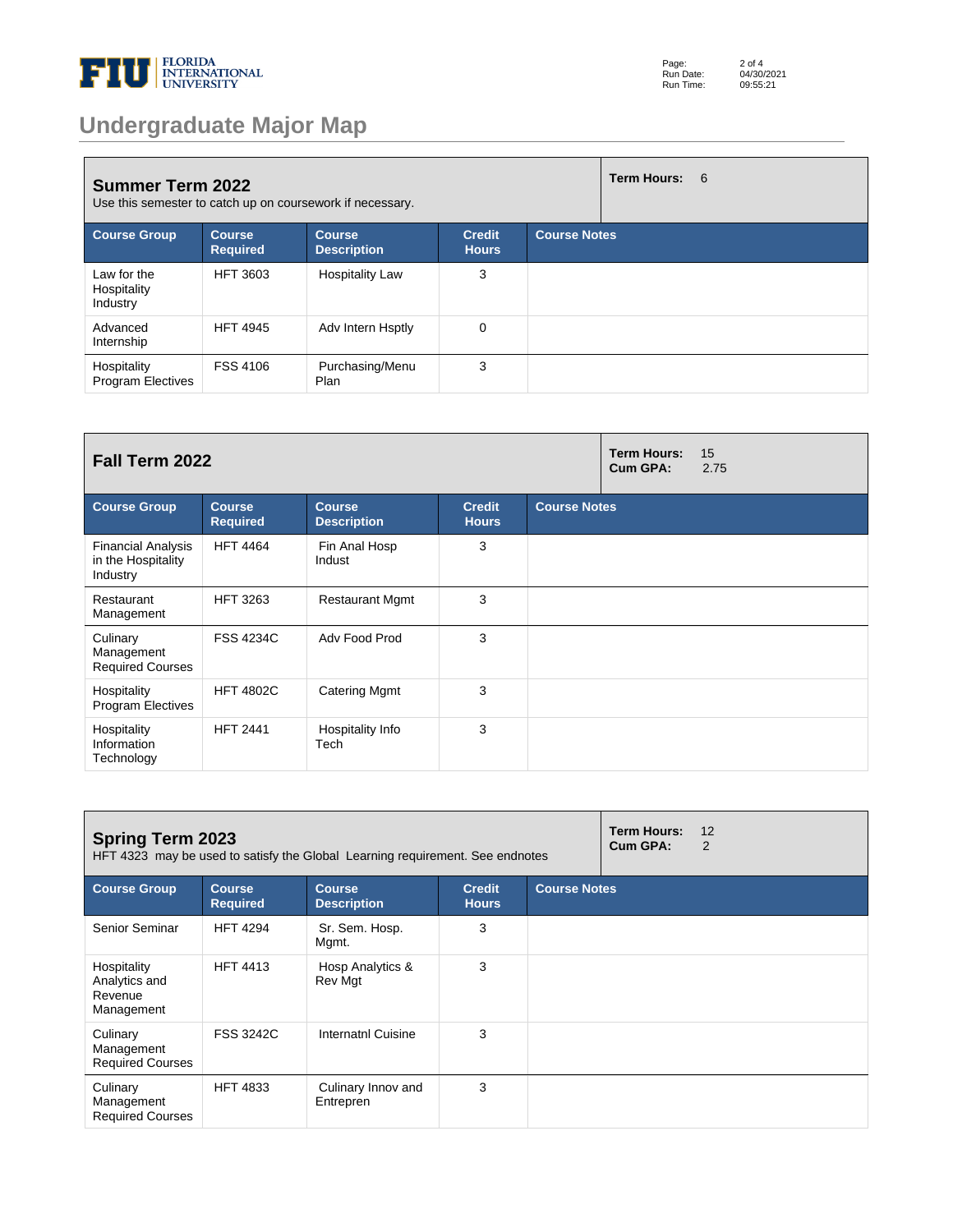

### **Undergraduate Major Map**

| <b>Summer Term 2023</b><br>Use this Semester to catch up on coursework if necessary. | Cum GPA: | 2.75 |
|--------------------------------------------------------------------------------------|----------|------|
| <b>Hospitality Industry Experience</b>                                               |          |      |

#### **General Requirements**

\*Critical Indicator is the minimum grade indicated in specific courses to demonstrate proficiency and progress in major. Earning less than the minimum grade is a trigger for a conversation with advisor.\* 

Transfer students are assumed to have completed an Associates of Arts Degree from a Florida Public Institution or completed 60 credits and the University Core Curriculum Requirements. 

In addition, the following courses are required of incoming transfer students: 

Global Learning Requirement for Transfers: Transfers entering FIU Fall 2011 or later are required to take two Global Learning courses. 

Those who meet University Core Curriculum Requirements prior to entering FIU 

-Two Global Learning Discipline Specific Courses (One of the two may be a Global Learning Foundation Course chosen in consultation with your advisor) 

Those who do not meet University Core Curriculum Requirements prior to entering FIU -One Global Learning Foundation Course (from the University Core Curriculum) -One Global Learning Discipline Specific Course 

Transfer courses may not be used to meet the FIU Global Learning Requirement. For a list of Global learning courses: http://goglobal.fiu.edu 

School of Hospitality and Tourism Management Selected Major Requirements: 

Industry Experience Requirement: 1300 hours - A total of 1300 documented hours of hospitality/ tourism related practical training work experience is required. This includes 300 hours in HFT 4945 Advanced Internship. A minimum of 800 hours must be completed while enrolled in the degree program at FIU. The Advanced Internship must be track-related and approved by an advisor. Work experience documentation is required. Students with extensive industry management experience may apply for a waiver of the 1000 hour work experience and Advanced Internship. 

Hospitality Management offers 6 majors and the option of a general Hospitality major. If one of the 6 majors is chosen, 4 specific major courses are required and 2 major related electives. If the general hospitality option is chosen, the electives may be chosen from any of the courses offered in our program. Students who do not take any of the 6 lower division prerequisites prior to transferring into FIU with 60 credits, will need to take 6 additional credits of major electives if a major is selected.

The 6 majors are:

Beverage Management Culinary Management Hotel/Lodging Management Restaurant/Foodservice Management